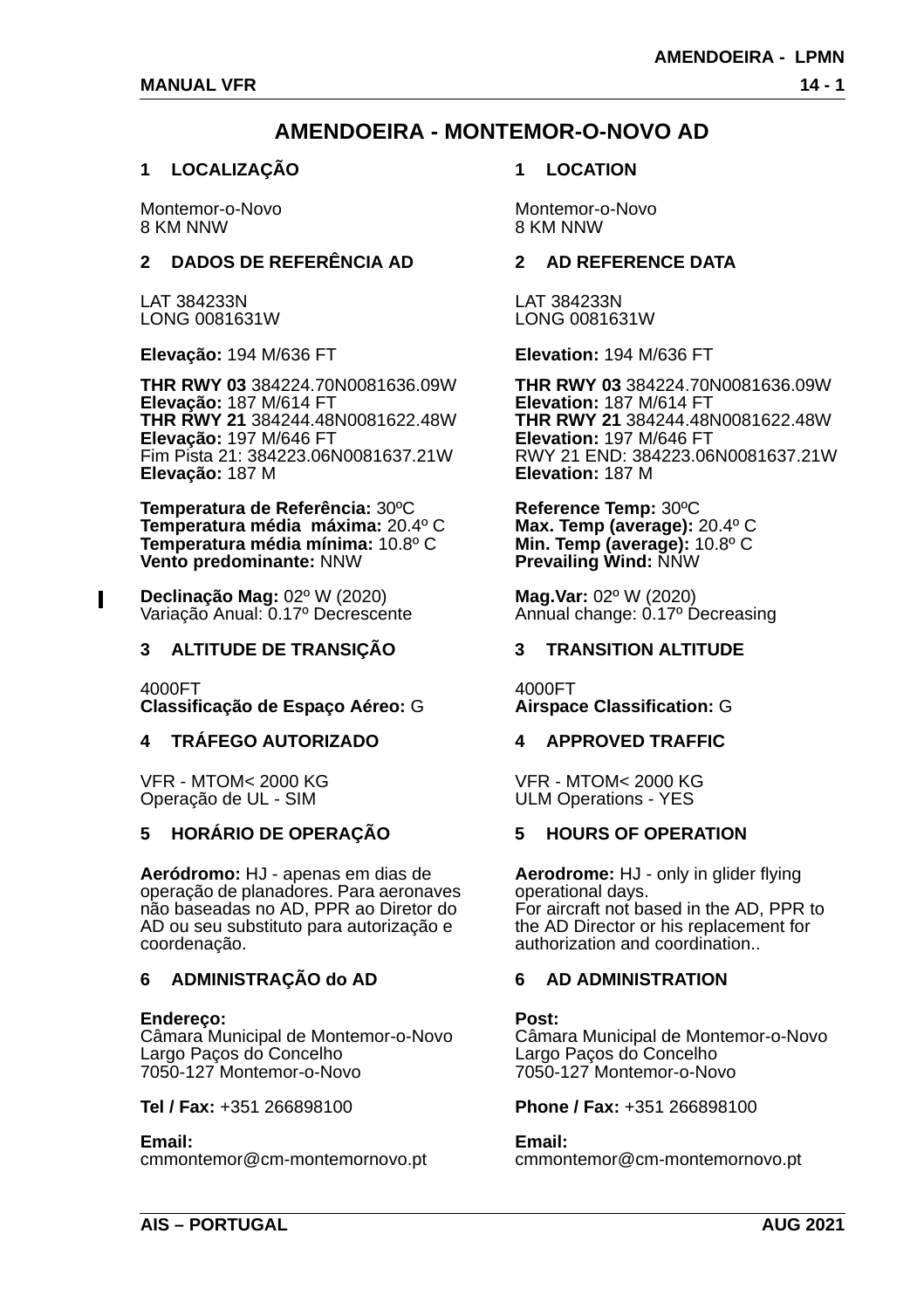**Director do AD Tel:**  +351 964810487

**Director substituto Tel:** +351 932749828

**Email:** sacor12@gmail.com **Email:** sacor12@gmail.com

## **7 SERVIÇO DE FRONTEIRAS 7 CUSTOMS**

NIL NIL

# **8 COMBUSTÍVEL E LUBRIFICANTE 8 FUEL AND OIL**

NIL NIL

**9 REPARAÇÃO/MANUTENÇÃO 9 REPAIR FACILITIES**

NIL NIL

# **10 COMBATE INCÊNDIOS CATEGORIA**

CAT1 de SLCI - Serviço de Equipamentos de Apoio (SEA)

## **Atividades potencialmente perigosas: Potentially dangerous activities:**

Aeródromo com atividade principal ligada aos desportos aeronáuticos, em particular planadores e motoplanadores.

Por razões de segurança, recomenda-se que os pilotos utilizem a Frequência Amendoeira Rádio 130.855 MHZ, quando na proximidade do AD para transmitir as suas intenções.

Ver Secção 21 - Atividades aéreas desportivas e recriativas

## **Obstáculos: Obstacles**:

### **Área de aproximação Pista 03 e Descolagem da Pista 21:**

Tráfego rodoviário a cruzar a Estrada Nacional 114, Dist. 100 M da THR 03 (384224.63N0081645.87W - 384218.64N0081631.26W - 384218.41N0081631.41W - 384224.81N0081647.03W.) Elevação: 188 M / 616 FT

**AD Director Phone:**  +351 964810487

**Email:** pilotmarques@gmail.com **Email:** pilotmarques@gmail.com

**AD Director Deputy Phone:**  +351 932749828

## **10 FIRE FIGHTING CATEGORY**

CAT1 of SLCI - Support Facilities Services (SEA)

## **11 RESTRIÇÕES LOCAIS 11 LOCAL RESTRICTIONS**

Aerodrome witn main activity related to aeronautical sports, in particular glider and moto glider flights.

For safety reasons, it is recommended that pilots use the Amendoeira Radio Frequency 130.855 MHZ, when in vicinity of the AD to state their intentions.

See Section 21 - Aerial sporting and recreational activities

### **Approach area RWY 03 and Take-Off RWY 21:**

Road traffic crossing National Road 114, Dist. 100 M from THR 03 (384224.63N0081645.87W - 384218.64N0081631.26W - 384218.41N0081631.41W - 384224.81N0081647.03W.) Elevation: 188 M / 616 FT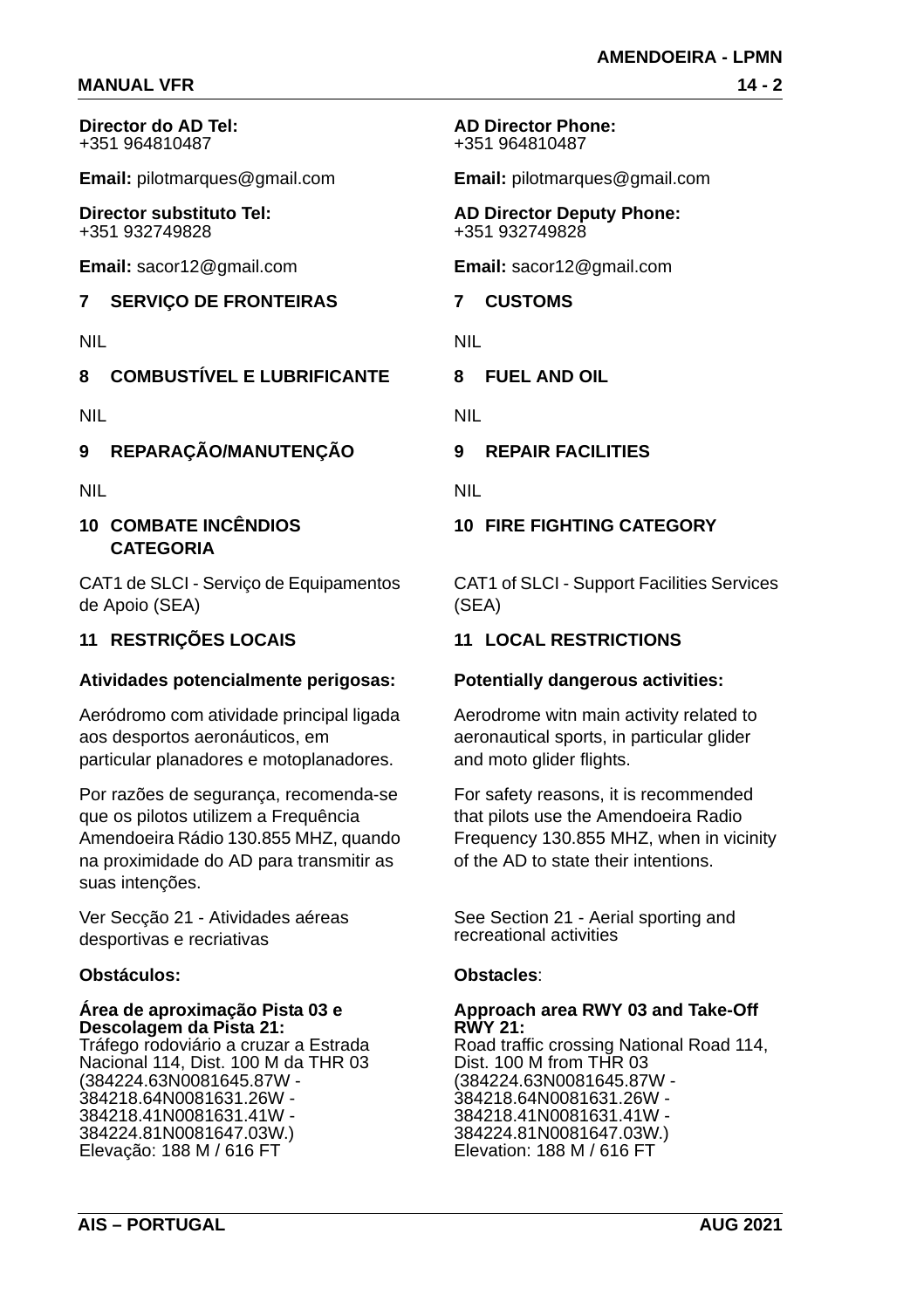## **MANUAL VFR 14 - 3**

### **Descolagem Pista 03:**

Árvores no rumo da Pista, Dist: 300m da THR 21. Elevação: 10 M

A WSW do AD, dist: 1000 M, zona de nidificação de aves, evitar o sobrevoo, perigo de colisão com aves.

Vedação de protecção à pista, no lado este, localizada a 29 M do eixo central, com altura de 1,4 M numa extensão de 60 M.

Obstáculos identificados pela cor branca.

## **12 PROCEDIMENTOS 12 PROCEDURES**

Arranque e corte do motor As aeronaves a sair do aeródromo, devem fazer o arranque e aquecimento do motor no caminho de circulação, junto ao ponto de espera da pista.

As aeronaves a chegar ao Aeródromo, devem fazer o corte do motor, entre o ponto de espera e as baias de proteção da zona de montagem de planadores junto ao hangar.

Todos os movimentos realizados na zona de montagem dos planadores, em frente ao hangar, são obrigatoriamente realizados com motor desligado.

## Procedimentos de chegada **Arrival procedures**

O tráfego com origem do quadrante Este, deverá descer para altitude de circuito, de tráfego, 1600 pés, e entrar no vento de cauda da pista em uso.

O Tráfego com origem do quadrante Oeste, deverá cruzar a pista à vertical do aeródromo mantendo 2100 pés, descendo para altitude de circuito de tráfego, 1600 pés e entrar no vento de cauda da pista em uso.

Todo o tráfego em aproximação deverá procurar por actividade de planadores ou paraquedismo antes de cruzar à vertical do campo ou entrar no circuito de tráfego.

**Altitude de chegada:** 2100 FT AMSL

## **Take-Off RWY 03:**

Trees on RWY heading, Dist: 300m from THR 21. Elevation: 10 M

WSW, Dist: 1000 M, bird nesting, avoid area overflight, bird strike hazard.

Protective fence to the runway, on the east side, located 29 M from the cental line, with height of 1,4 M in a 60 M extension. Obstacles identified by the colour white.

Starting and cutting the engine Aircraft leaving the aerodrome must start and warm up the engine on the taxiway, next to the runway waiting point.

Aircraft arriving at the Aerodrome must cut the engine between the waiting point and the protection bays in the assembly area of gliders next to the hangar.

All movements carried out in the glider assembly area, in front of the hangar, must be carried out with the engine off.

Traffic coming from East sector shall descent to traffic pattern altitude, 1600 FT. and join the downwind leg of the RWY in use.

Traffic coming from West sector shall cross overhead the field at 2100 FT, then descent to 1600 FT and join the traffic pattern of the RWY in use.

All traffic inbound shall look out for gliders and parachute activity, before cross over the airfield or join the traffic pattern.

**Arrival Altitude:** 2100 FT AMSL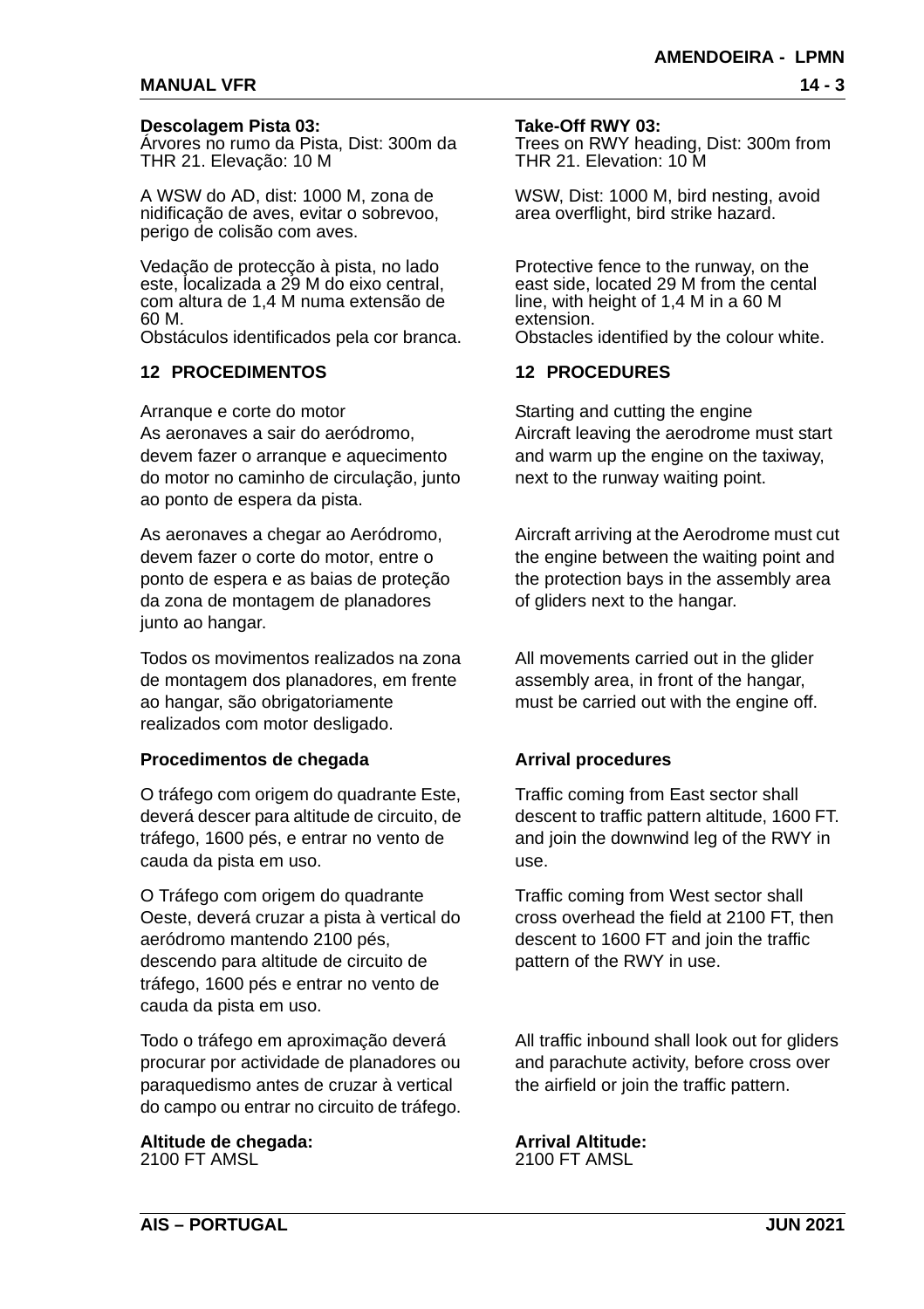### **Altitude de circuito de tráfego:** 1600 FT AMSL

### **RWY03**

Circuito de tráfego direito para todas as aeronaves motorizadas.

## **RWY21**

Circuito de tráfego esquerdo para todas as aeronaves motorizadas.

### **Procedimentos de saída Departures**

### **RWY03**

Rotas para o quadrante Sul, todo o tráfego, após descolagem deverá prosseguir para perna de vento cruzado direito.

### **RWY21**

Rotas para o quadrante Norte, todo o tráfego, após descolagem deverá prosseguir para perna de vento cruzado esquerdo.

Todo o tráfego deverá manter a altitude de 1600 pés até 5 NM em afastamento do aeródromo.

AD Certificado validade: 18 Agosto 2021

## **Estação Aeronautica**

CS: AMENDOEIRA RÁDIO FREQ: 130.855 MHZ (HO) Cobertura: 15 NM Tipo de emissão: A3E

**FIS** LISBOA INFORMAÇÃO FREQ: 123.755 MHZ

## **Hangares: Hangars:**

Hangar 1 - 400 M2: Porta 18 MX3.5 M - CVL- Centro de Voo Livre Hangar 1 - 400 M2: Door 18 MX3.5 M -

### **Traffic pattern Altitude:** 1600 FT AMSL

## **RWY03**

Right hand traffic pattern to all motorized traffic.

### **RWY21**

Left hand traffic pattern to all motorized traffic.

### **RWY03**

To South routes, all traffic when airborne, shall join right crosswind leg.

## **RWY21**

To North routes, all traffic when airborne, shall join left crosswind leg.

All traffic shall maintain altitude of 1600 FT until 5 NM outbound of the airfield

# **13 INFORMAÇÃO ADICIONAL 13 ADDITIONAL INFORMATION**

Certified AD Validity: 18 August 2021

## **Comunicações: Communication:**

# **Aeronautical Station**

CS: AMENDOEIRA RÁDIO FREQ: 130.855 MHZ (HO) Coverage: 15 NM Emission type: A3E

## **FIS**

LISBOA INFORMATION FREQ: 123.755 MHZ

CVL- Centro de Voo Livre (Gliding Club)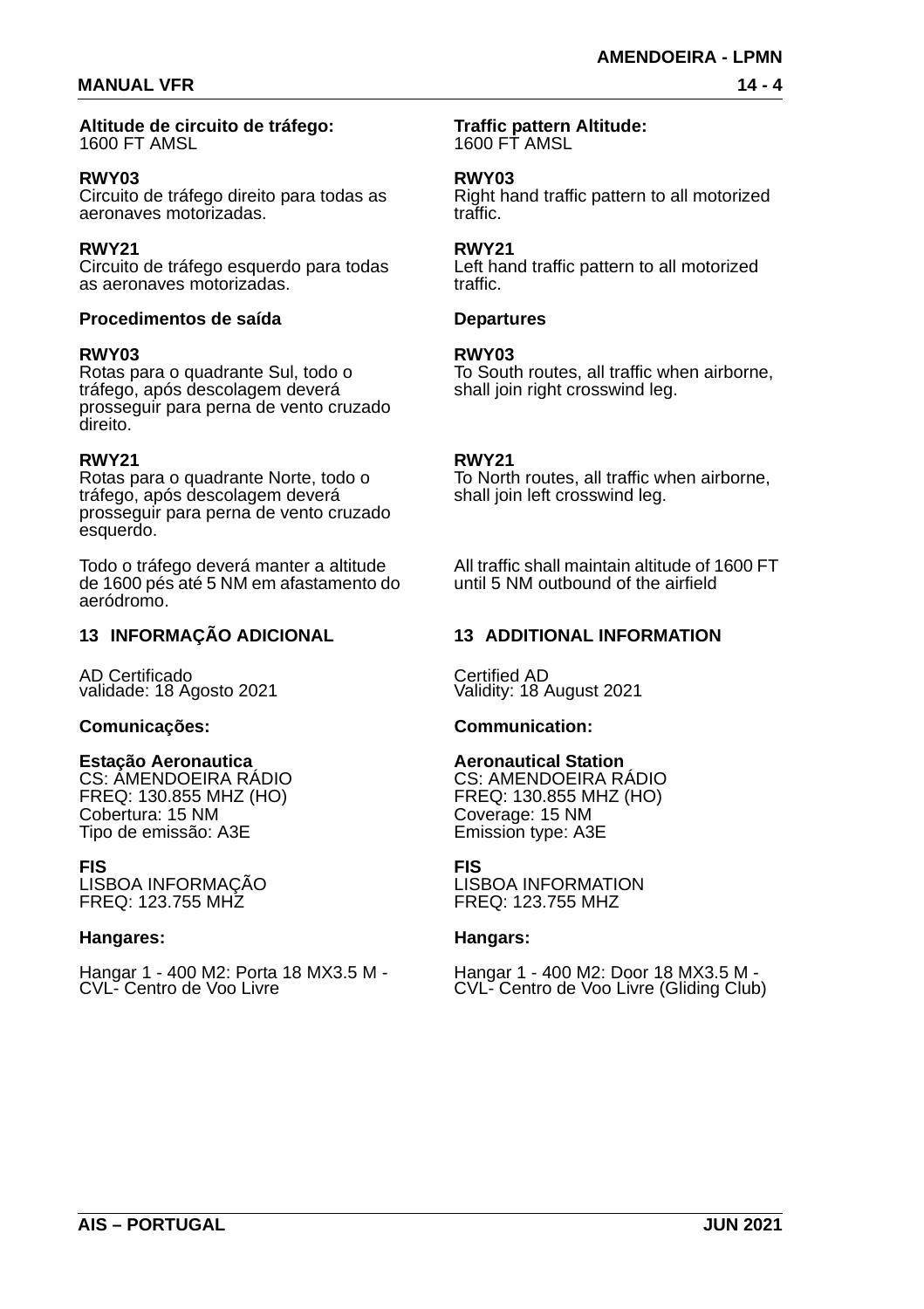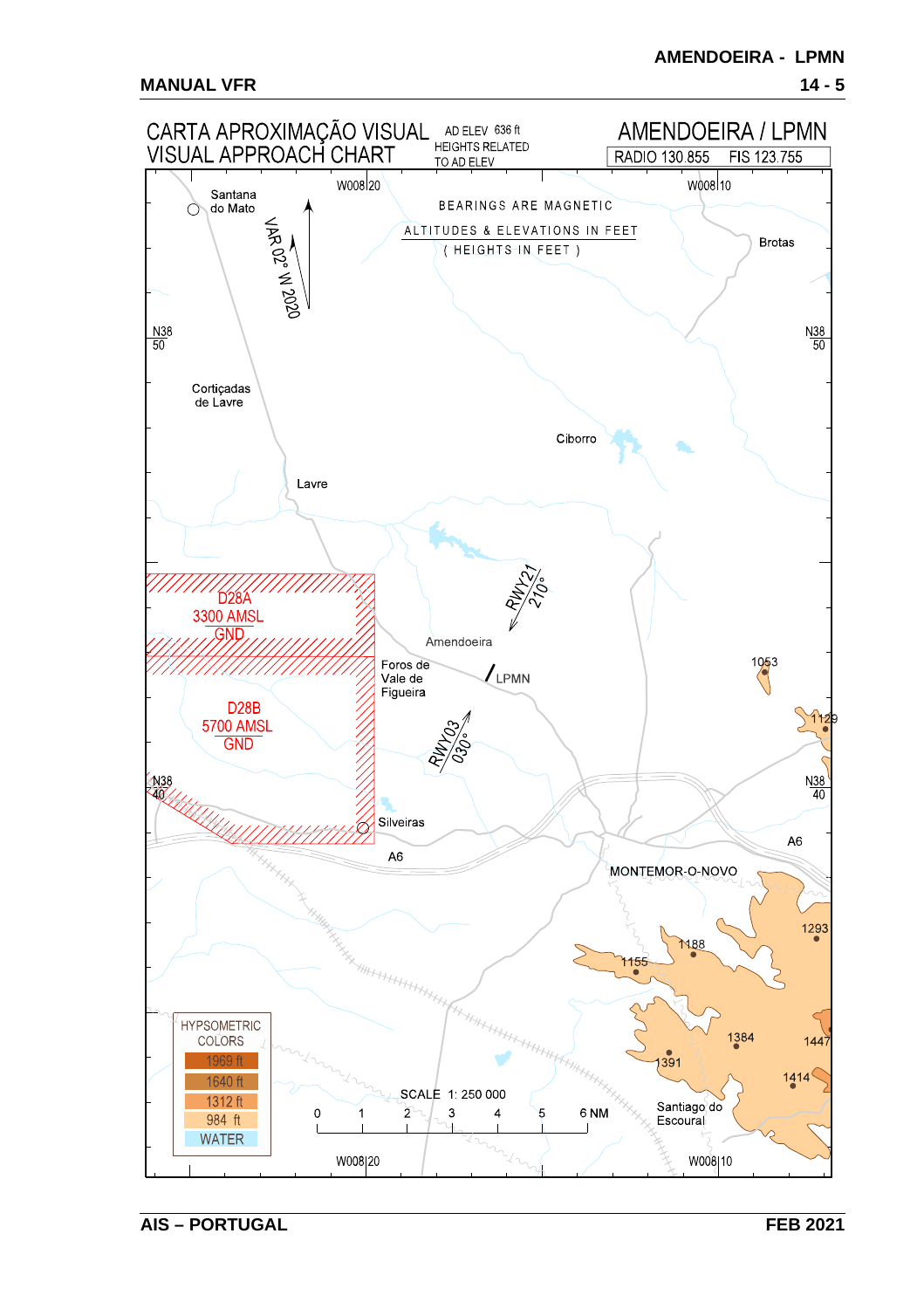**BLANK**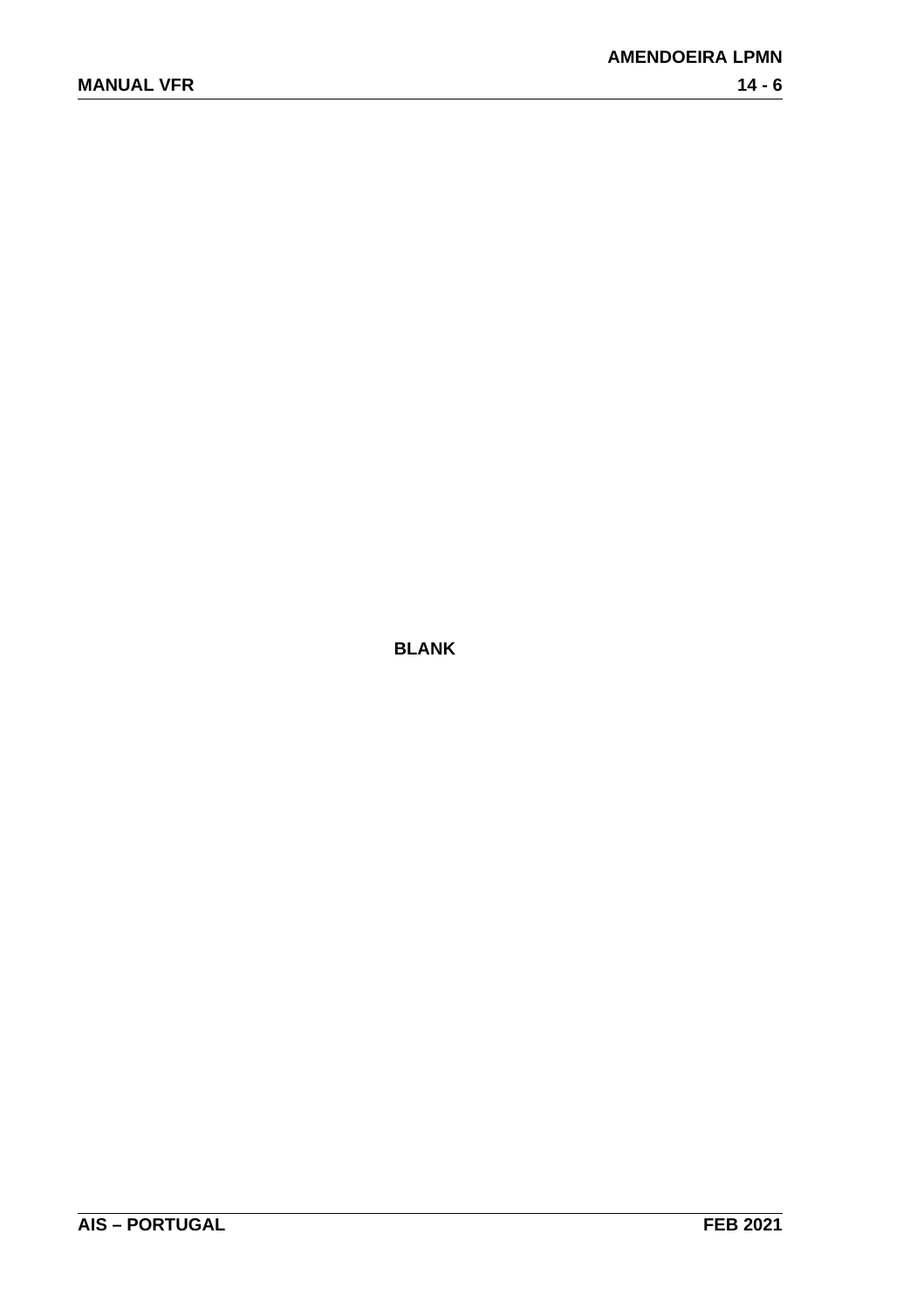